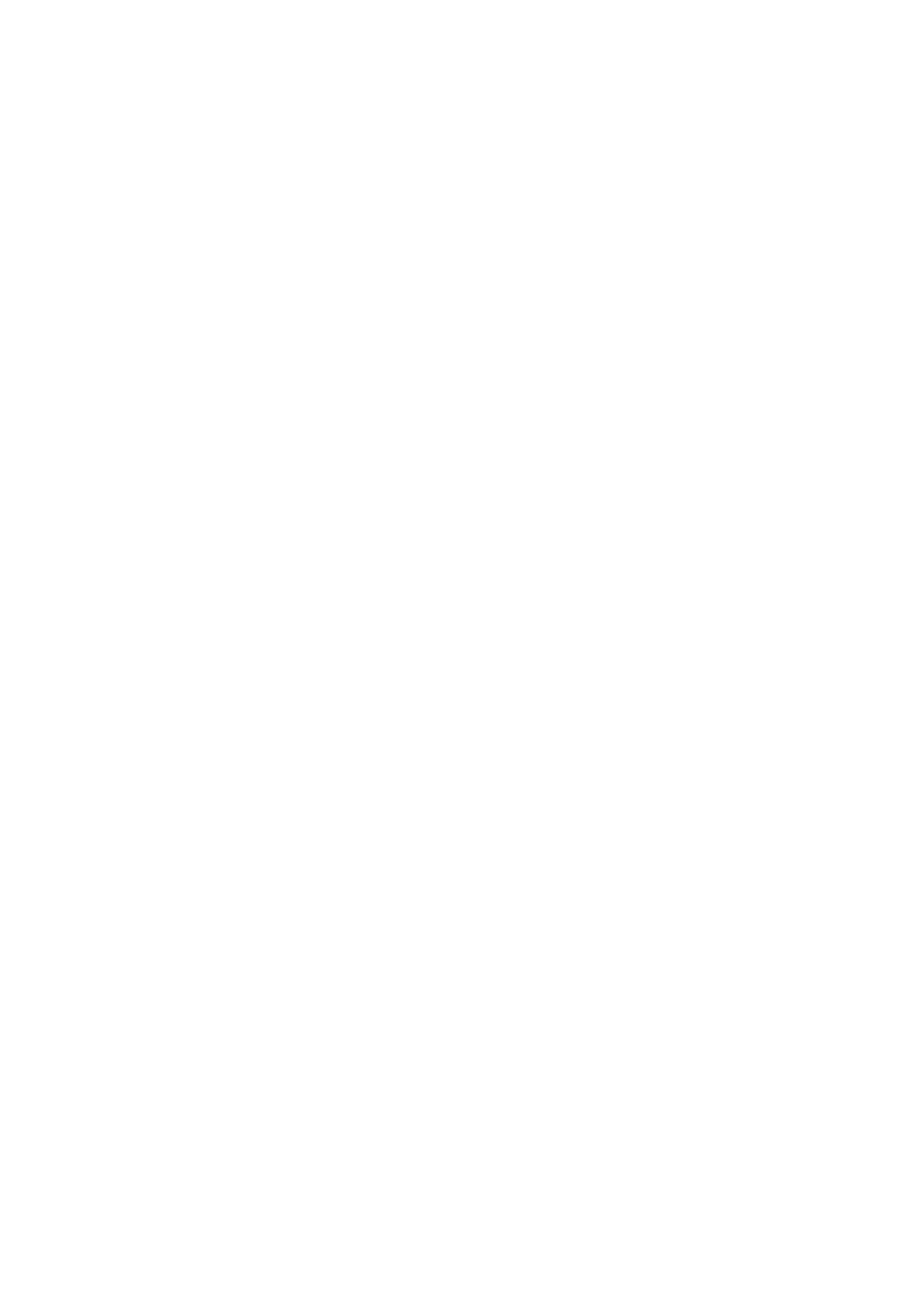# **EUROPEAN UNIVERSITY INSTITUTE DEPARTMENT OF ECONOMICS**

*The Time-Inconsistency of Alternative Energy Policy* 

**AGNÈS D'ARTIGUES, JACQUES PERCEBOIS** 

**and**

**THIERRY VIGNOLO**

EUI Working Paper **ECO** 2007/32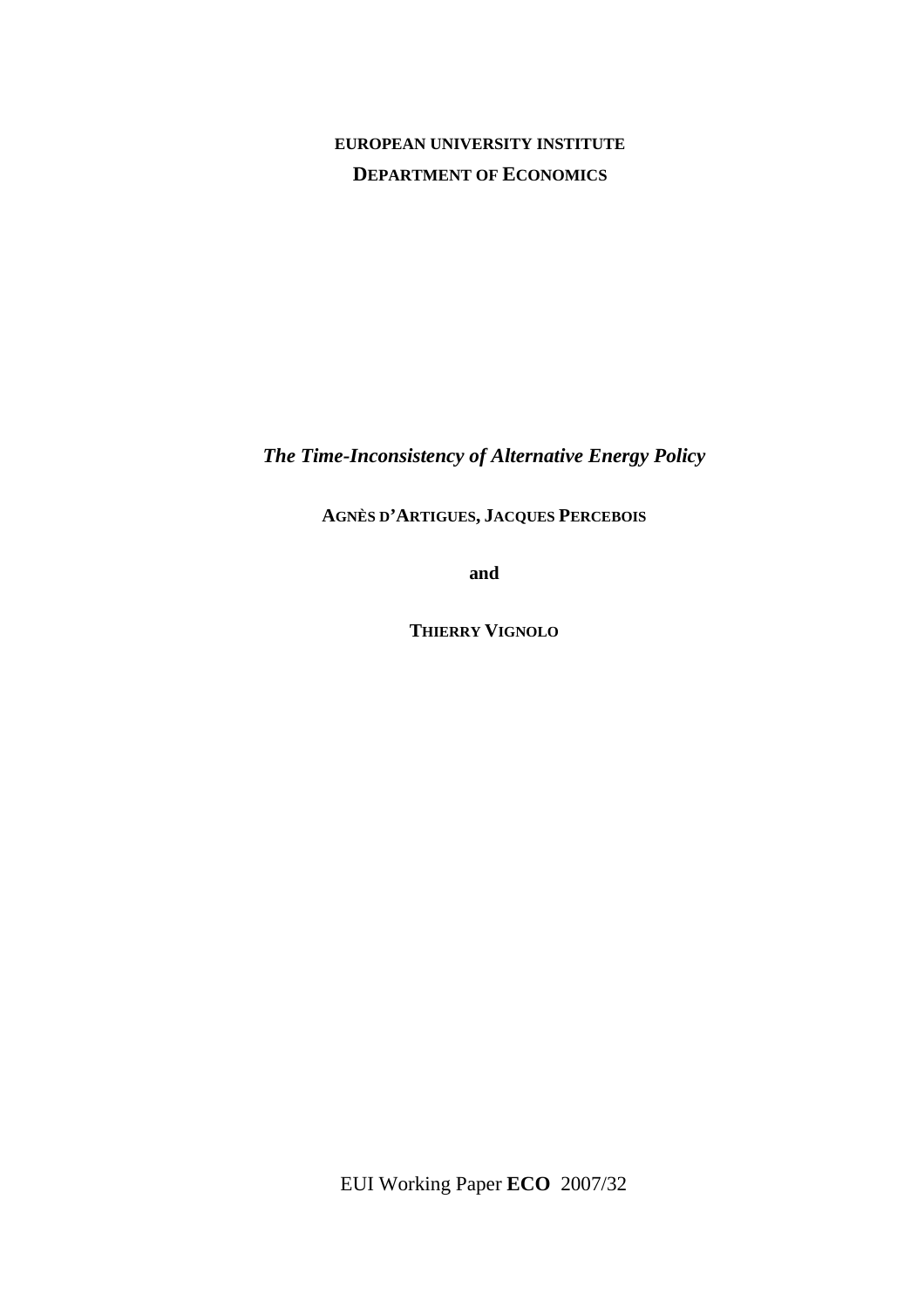This text may be downloaded for personal research purposes only. Any additional reproduction for other purposes, whether in hard copy or electronically, requires the consent of the author(s), editor(s). If cited or quoted, reference should be made to the full name of the author(s), editor(s), the title, the working paper or other series, the year, and the publisher.

The author(s)/editor(s) should inform the Economics Department of the EUI if the paper is to be published elsewhere, and should also assume responsibility for any consequent obligation(s).

ISSN 1725-6704

© 2007 Agnès d'Artigues, Jacques Percebois and Thierry Vignolo

Printed in Italy European University Institute Badia Fiesolana I – 50014 San Domenico di Fiesole (FI) Italy

> http://www.eui.eu/ http://cadmus.eui.eu/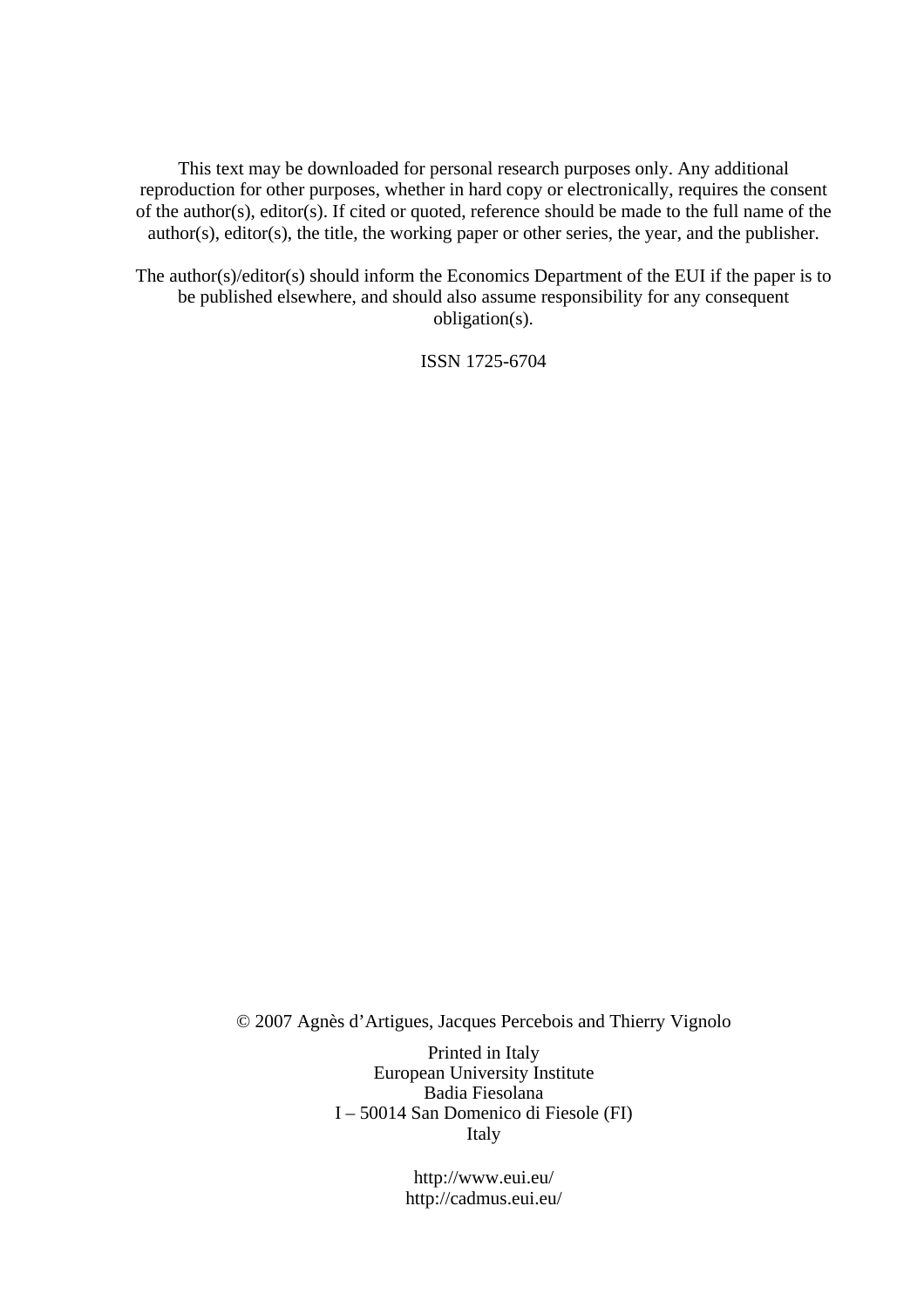# The Time-Inconsistency of Alternative Energy Policy

Agnès d'Artigues<sup>\*</sup>, Jacques Percebois<sup>†</sup> and Thierry Vignolo<sup>‡</sup>

September 10, 2007

#### Abstract

Time-inconsistency can arise when a government attempts to convince private sector to use a particular alternative energy (gas, green electricity...) rather than petroleum products. By introducing taxes and feed-in prices, a government would encourage firms and households to switch to an alternative energy rather than use petroleum products. However, even if a government is in favor of increasing alternative energy consumption, it can benefit from considerable financial resources resulting from petroleum product consumption. As a result of these conflicting issues, the private sector may not find the alternative energy policy credible, which prevents the government to implement a socially efficient policy.

*JEL classification*: E62, Q42, Q48.

Keywords : energy policy; time inconsistency; alternative energy.

<sup>∗</sup>C.R.E.D.E.N, Faculté sciences économiques, Espace Richter, Avenue de la Mer, CS 79606, 34960 Montpellier Cedex 2, adartigu@univ-montp1.fr

<sup>†</sup>C.R.E.D.E.N, Faculté sciences économiques, Espace Richter, Avenue de la Mer, CS 79606, 34960 Montpellier Cedex 2, jacques.percebois@univ-montp1.fr

<sup>‡</sup>European University Institute, Economic department, Villa San Paolo, Via della Piazzuola, 43, I - 50133 Firenze (Italy), thierry.vignolo@eui.eu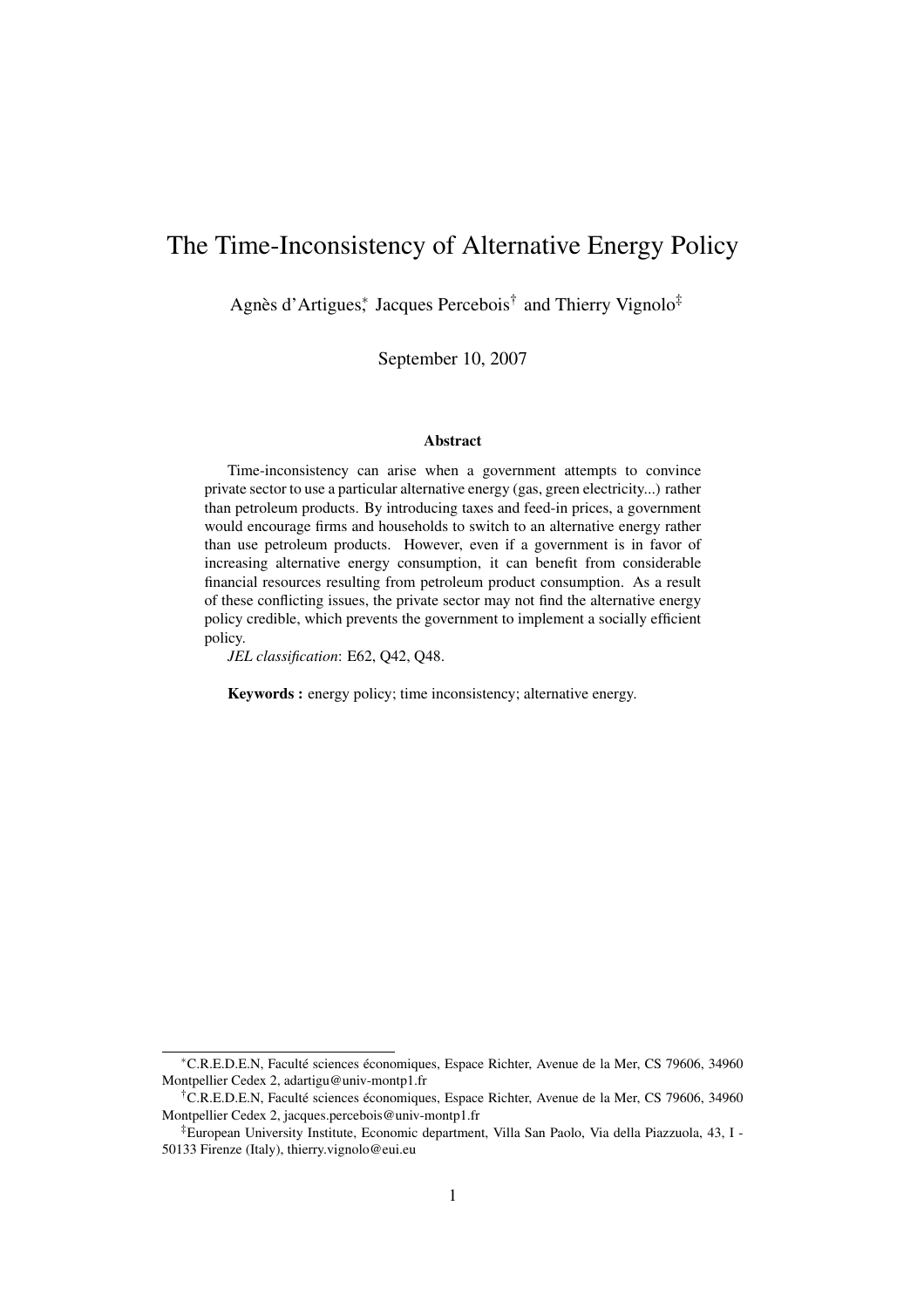# 1 Introduction

Over the last 25 years, various predictions have been made about crude oil supply. It seems obvious that there is an increasing shortage of fossil fuels and, at the same time, governments are faced with more demanding energy users with respect to environmental protection. To deal with these crucial issues, governments have to implement incentive tax policies in order to encourage firms and households to switch to alternative energy sources (natural gas, wind or solar photovoltaic energy or nuclear power). However, when government benefits from considerable proceeds from petroleum product taxes (which is the case for most European countries<sup>1</sup>), implementing time-consistent policies remains a difficult task.

A certain amount of time-inconsistency-related literature<sup>2</sup> focuses on environmental issues in order to define the credibility of coercive policies which are imposed on firms for making less polluting technology investments (Helm, Hepburn and Mash (2004), Abrego and Perroni (2002), Marsiliani and Renström (2000)). For instance, Abrego and Perroni (2002) consider environmental taxes aiming to reduce pollution and related changing production methods which involve more research and development work as well as new investments. However, these taxes can generate unwanted distributional effects and, in the future, taxes may be reduced by the government to minimize these impacts.

The present paper is related to the time inconsistency problem stemming from incentive measures, such as tax credits, subsidies or feed-in prices, implemented for supporting alternative energy instead of petroleum products consumption. Our aim is not to emphasize the credibility of coercive measures. It is rather to understand the difficulty for final users to consider the government as a credible authority when it promotes alternative energy. This situation is due to the government's dilemma:

<sup>&</sup>lt;sup>1</sup>See International Energy Agency, 2000.

<sup>&</sup>lt;sup>2</sup>Based on the founding works of Barro and Gordon (1983) and Kydland and Prescott (1977).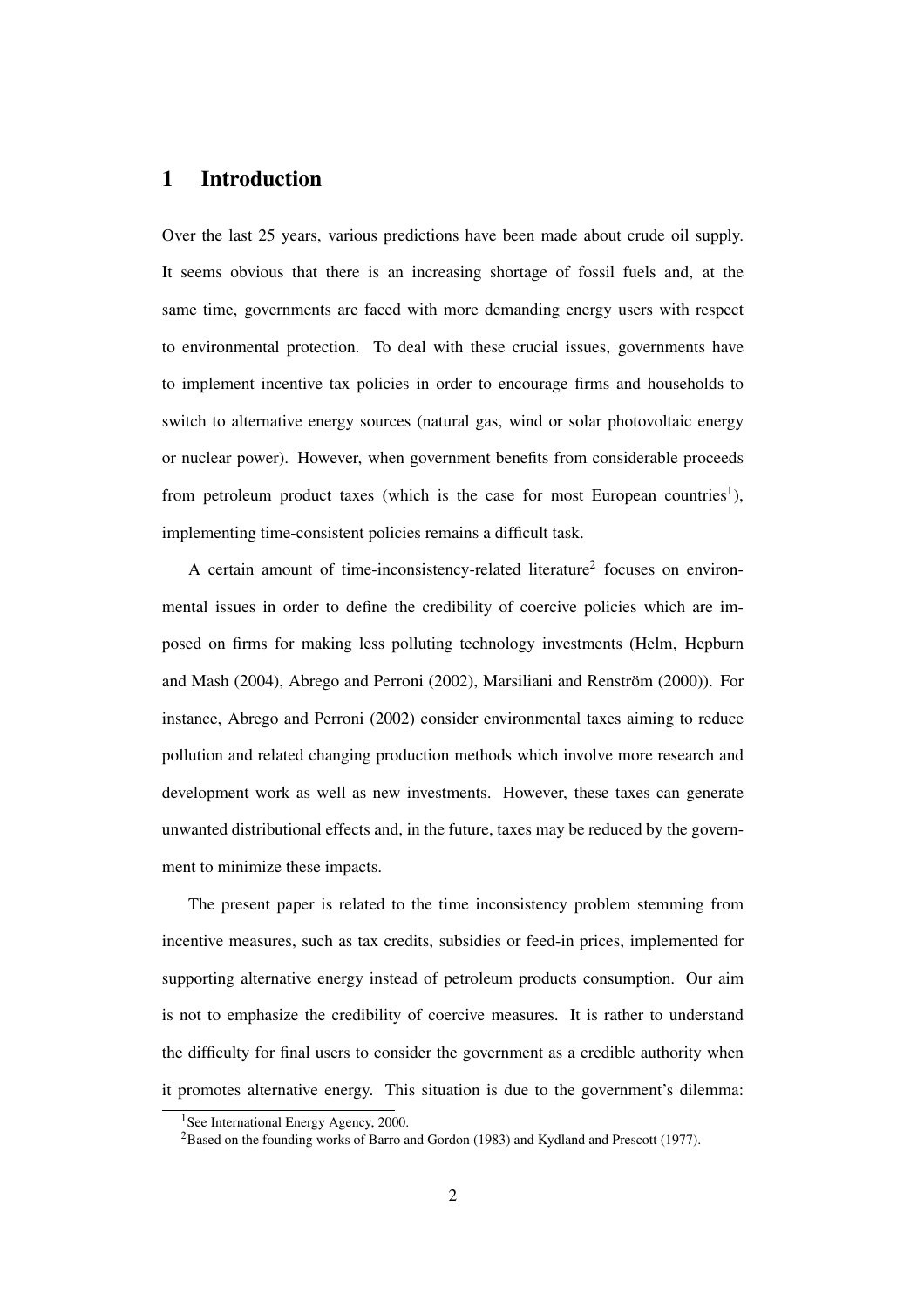supporting alternative energies based on incentive policies or receiving large proceeds from base energy taxes (mainly petroleum products). Even if the government prefers to promote the use of alternative energies, it also considers the implications due to the income loss resulting from a decreasing consumption of the base energy.

We develop a simple model of time-inconsistency in which only two sources of energy are available to final users: a base energy (petroleum) and an alternative energy. A government implements an energy policy using taxes or subsidies in order to increase the public's energy consumption of alternative energy. In this context, we show that such a policy is time-consistent provided that the tax differential between the two energy sources is equal to the government preference for alternative energy. As a result, when the government's preference for alternative energy is lower than its base energy tax, the only way to be credible consists in setting a positive tax on alternative energy, but not giving subsidies. However, this situation involves a reduction in the tax differential which may prevent an incentive from existing at all.

The remainder of the paper is organized as follows. Section 2 presents a model of time-inconsistent alternative energy policy. Section 3 firstly determines how the government's energy policy is an incentive policy; then this section provides equilibrium conditions under which this policy is time-consistent, and finally includes a discussion of results when fixing energy base tax. Section 4 concludes the paper.

### 2 A model of time-inconsistent alternative energy policy

We consider an economy with two types of energy consumption, a base energy (petroleum) and an alternative energy (as for instance wind turbine), respectively denoted *B* and *S*. We develop a repeated game between the government (also called *G* or policymaker), which applies energy taxes, and the private sector (called *P* or public) which determines its energy consumption according to its expectations for government energy policy.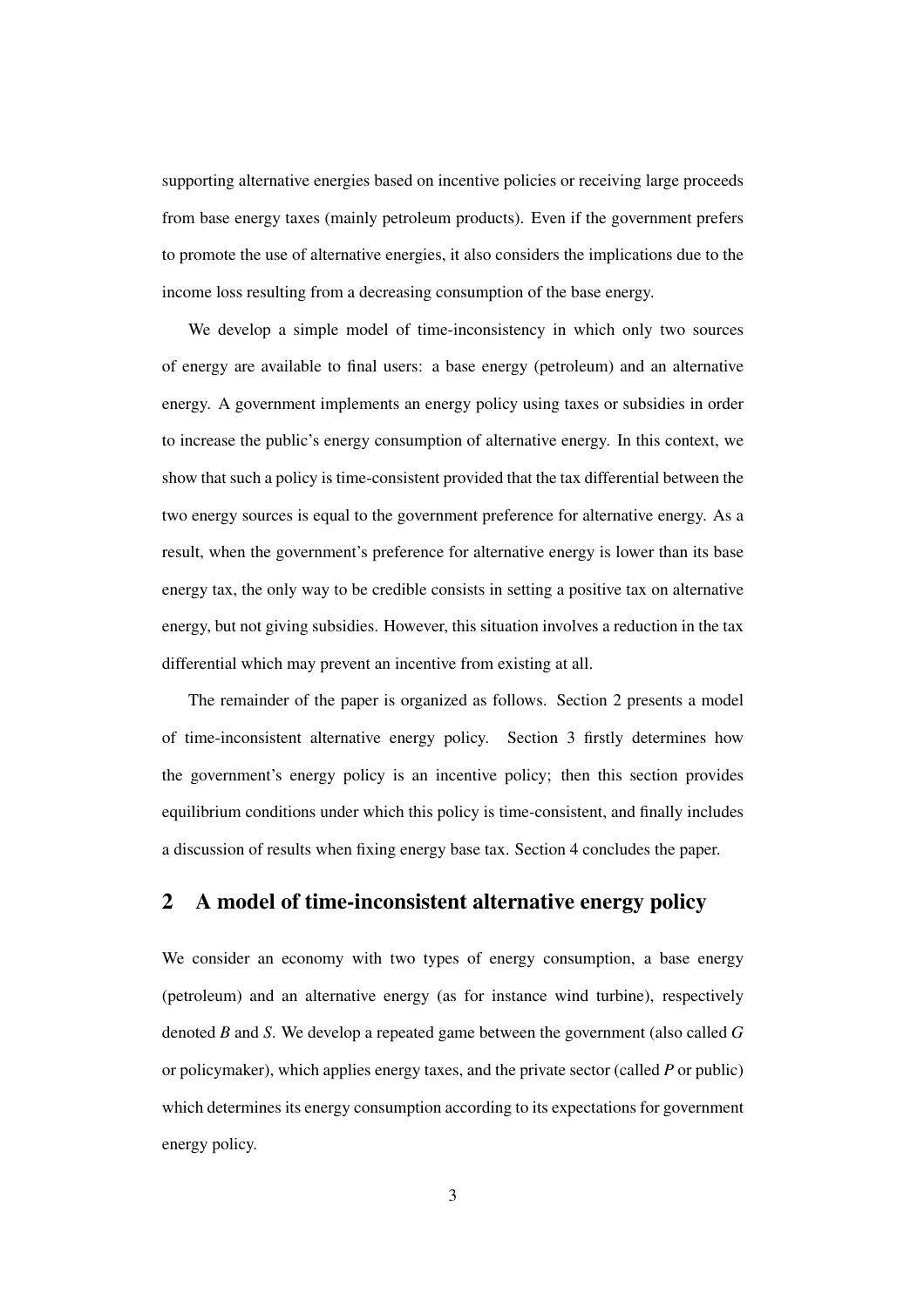Let  $E = (E_b, E_s)$  be energy consumption variations with restrictions  $E_b, E_s \in [0, 1]$ and  $E_b + E_s = 1$ . This means that, at each stage of the analysis, there is a positive variation in the overall energy consumption.<sup>3</sup> We first define the government's preferences and then we consider those of the private sector.

#### 2.1 The government's energy preferences

The government implements its energy policy using taxes (or subsidies when taxes are negative). We consider that the government's policy is represented by couple  $T = (T_b, T_s)$ , where  $T_b$  and  $T_s$  represent taxes or subsidies on energy's consumptions,  $T_b, T_s ∈ [-1,1].$ 

For the moment, we assume that  $T_b$  and  $T_s$  are the only policy instrument that *G* can use to influence public consumption choices. By using its energy policy, *G* can draw resources from energy consumptions. The revenue of *G* from energy consumptions is assumed to be linear and represented by  $R = T_b E_b + T_s E_s$ . By substituting  $E_b$  by  $1 - E_s$ , we obtain:

$$
R = T_b + E_s(T_s - T_b). \tag{1}
$$

We assume that the government wishes to increase  $E_s$  without *R* being below  $\bar{R}$  > 0. Formally, *G*'s energy preferences can be represented by the following objective function:

$$
u_G = R - \lambda_G (1 - E_s),\tag{2}
$$

in which constant  $\lambda_G \geq 0$  represents the priority that *G* gives to the alternative energy with respect to energy taxation revenues. The government's program is then

$$
Max_{(T_b,T_s)} R - \lambda_G(1 - E_s), \ \ s.c \ \ R \ge \bar{R}.
$$

By substituting (1) in (2), we can rewrite the government's objective function as follows:

$$
u_G = E_s T_s + (T_b - \lambda_G)(1 - E_s).
$$
 (3)

<sup>&</sup>lt;sup>3</sup> This amounts to assume that the public has increasing needs in energy at the moment of the analysis.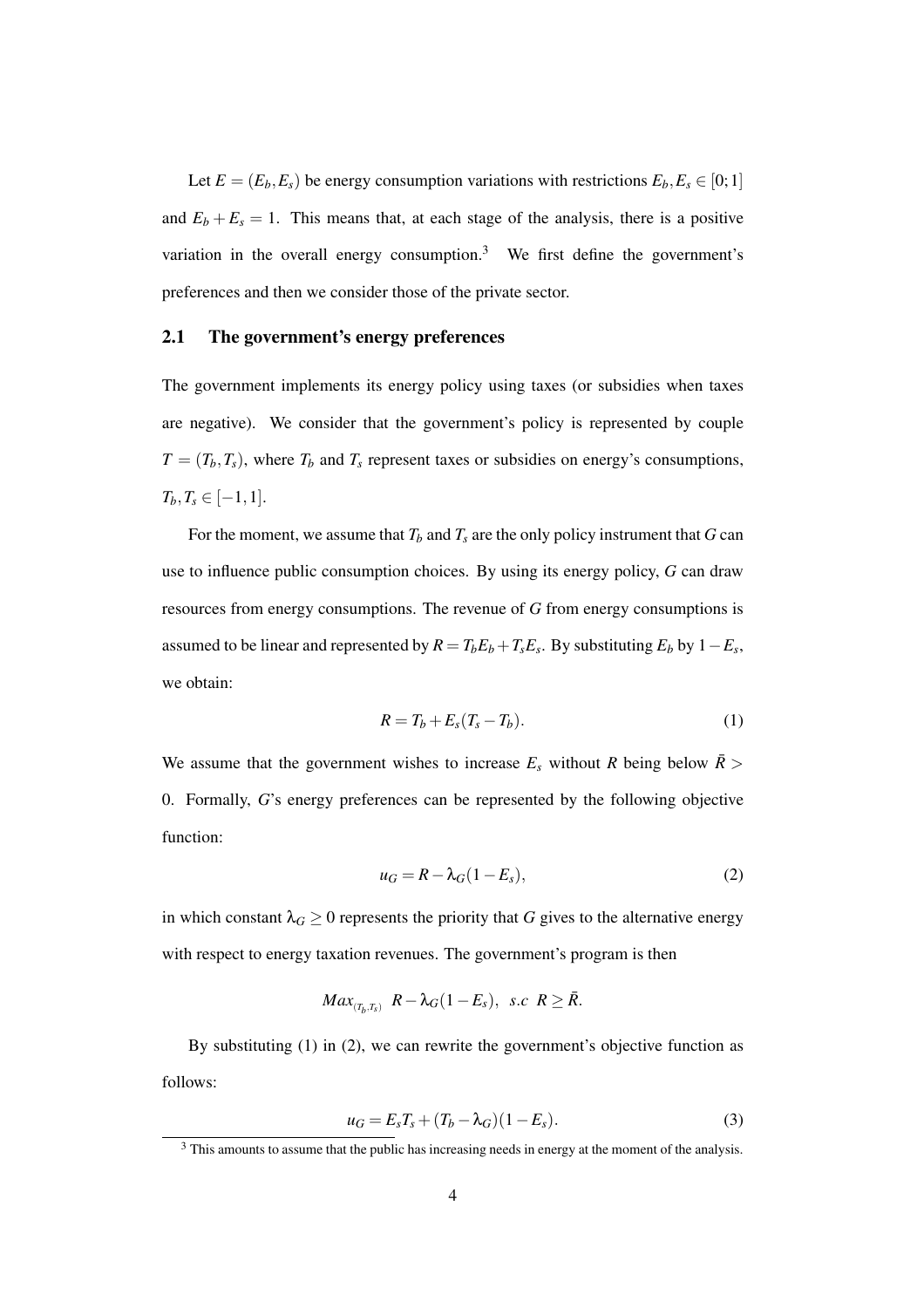In Equation 3, the first member represents the revenue from alternative energy consumption. The second member refers to the base energy's revenue which depends not only on  $T_b$  but also on  $\lambda_G$ , the government's preference for alternative energy.

#### 2.2 The public's energy preferences

The public utility function includes the public's preference for alternative energy and the expected overall cost related to energy consumption:

$$
u_P = \lambda_P E_s - c_P. \tag{4}
$$

in which constant  $\lambda_P \geq 0$  represents the weight that *P* gives to alternative energy consumption. The cost function is formalized as follows:

$$
c_P = (p_s(1+\alpha) + T_s^e)E_s + (p_b + T_b^e)E_b,
$$
\n(5)

in which  $p_b$  and  $p_s(1+\alpha)$  refer to energy prices, and  $(T_s^e, T_b^e)$  the government's policy expected by the public. Parameter  $\alpha \geq 0$  represents the potential monetary contribution (switching cost) to be made by the public for alternative energy consumption.<sup>4</sup> In order to simplify our calculations, we assume that  $p_b = p_s$  and prices are normalized to one so that  $p_b = p_s = 1$ . By substituting  $E_b$  by  $1 - E_s$ , the public's cost function becomes

$$
c_P = [E_s(\alpha + T_s^e - T_b^e) + 1 + T_b^e].
$$
\n(6)

The public's program can then be written as follows:

$$
Max_{E_s} E_s[\lambda_P - (\alpha + T_s^e - T_b^e)] - (1 + T_b^e). \tag{7}
$$

## 3 Equilibrium policy

In this section, we determine time-consistent policies which constitute a Nash equilibrium of the game described above. A Nash equilibrium includes the government's policy and the public's energy consumption. Formally, a Nash

<sup>4</sup>For instance a more costly standing charge in order to use green electricity.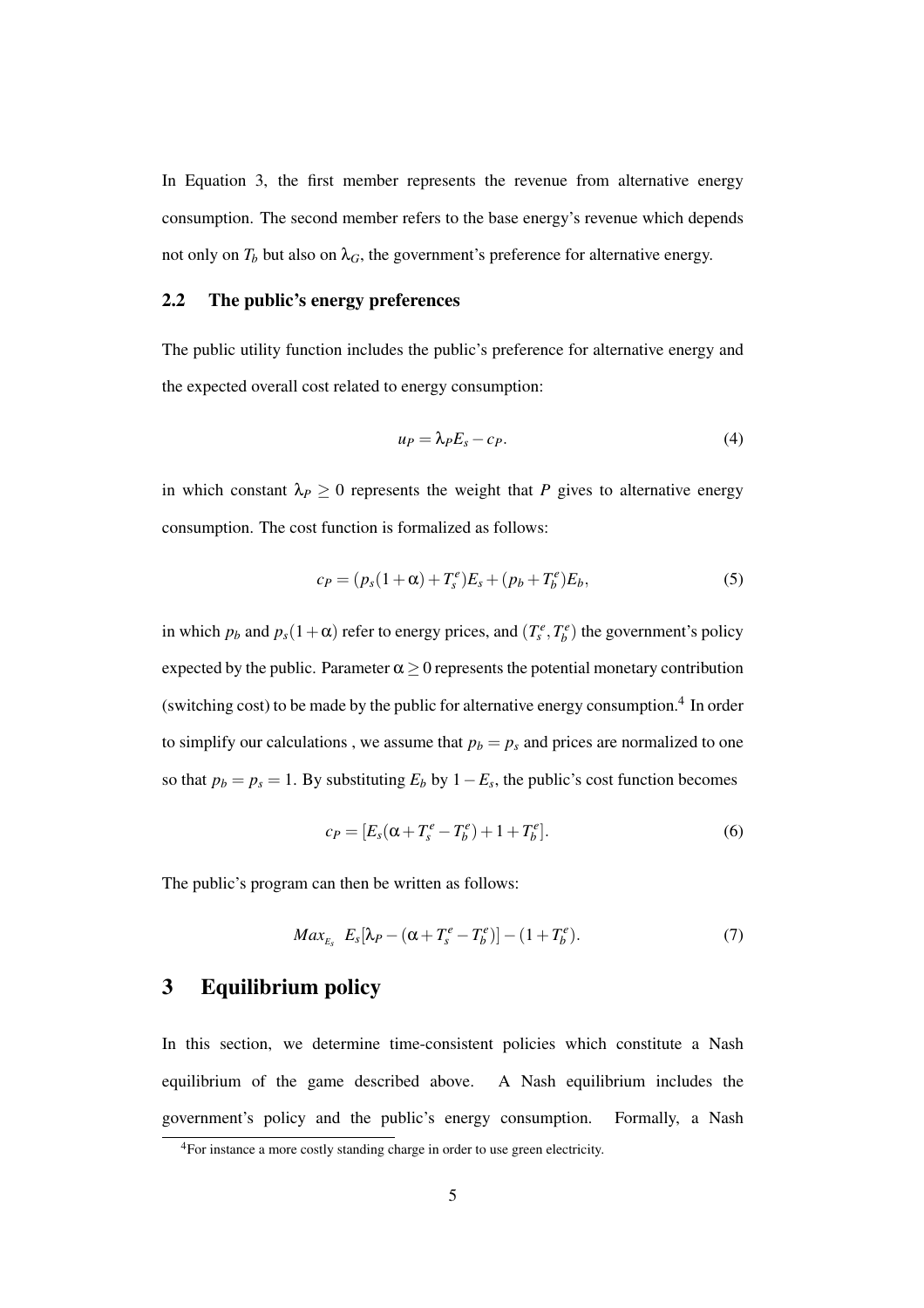equilibrium is a couple  $(T, E)$ , in which  $T = (T_b, T_s)$  is the government's strategy (taxes) and  $E = (E_b, E_s)$  is the public's strategy (energy consumptions).

An (expected) incentive government's policy is a policy which increases alternative energy consumption, i.e. a policy involving  $E_s > 0.5$  Denote by  $\hat{T}^e = (\hat{T}^e_b, \hat{T}^e_s)$  and incentive policy and by  $\hat{E} = (\hat{E}_b, \hat{E}_s)$  the related energy consumption.

**Proposition 1**  $\hat{T}^e = (\hat{T}^e_b, \hat{T}^e_s)$  is an incentive for consuming the alternative energy if

$$
\alpha - \lambda_P \leq \hat{T}_b^e - \hat{T}_s^e. \tag{8}
$$

*Proof:* We must determine the set of  $T^e = (T^e_b, T^e_s)$  such as  $E_s > 0$ , i.e. the set of (expected) incentive policies. Notice first that with  $E_s = 0$  (the alternative energy consumption is equal to zero),  $U_p = -(1 + T_b^e)$ . As a result, an incentive policy is such as  $E_s > 0$  involves  $U_p \ge -(1+T_b^e)$ . The last inequality holds if  $\lambda_p - (\alpha + T_s^e - T_b^e) \ge 0$ , i.e. if  $\alpha - \lambda_P \leq T_b^e - T_s^e$ .  $\Box$ 

According to Condition (8) in Proposition 1, an incentive policy is such as the tax differential  $(T_b^e - T_s^e)$  is higher or equal to the energy switching cost  $(\alpha - \lambda_P)$ . Furthermore, by considering that  $\alpha - \lambda_P > 0$  represents the most interesting and relevant case, an incentive policy must verify  $T_s^e < T_b^e$ , as illustrated in Figure 1.

We turn now to the determination of credible energy policies. Such policies consist in a subset of incentive policies. They are consistent with the government's objective function such as defined in Eq. 3, meaning that they constitute a Nash equilibrium. Credible policies are given by the inequality defined in the following proposition.

**Proposition 2** Let  $T^* = (T_b^*, T_s^*)$  be an incentive policy for consuming the alternative *energy. Then*  $T^* = (T_b^*, T_s^*)$  *is a time-consistent policy if*  $T_b^* - T_s^* = \lambda_G$ .

 $<sup>5</sup>$  It should be underlined that the degree of substitutability between the two energies does not modify</sup> our final results, even if it clearly changes the magnitude of the consumption variation of each energy. For instance, in case of perfectly substitute energy sources, an incentive policy involves  $E_s = 1$ .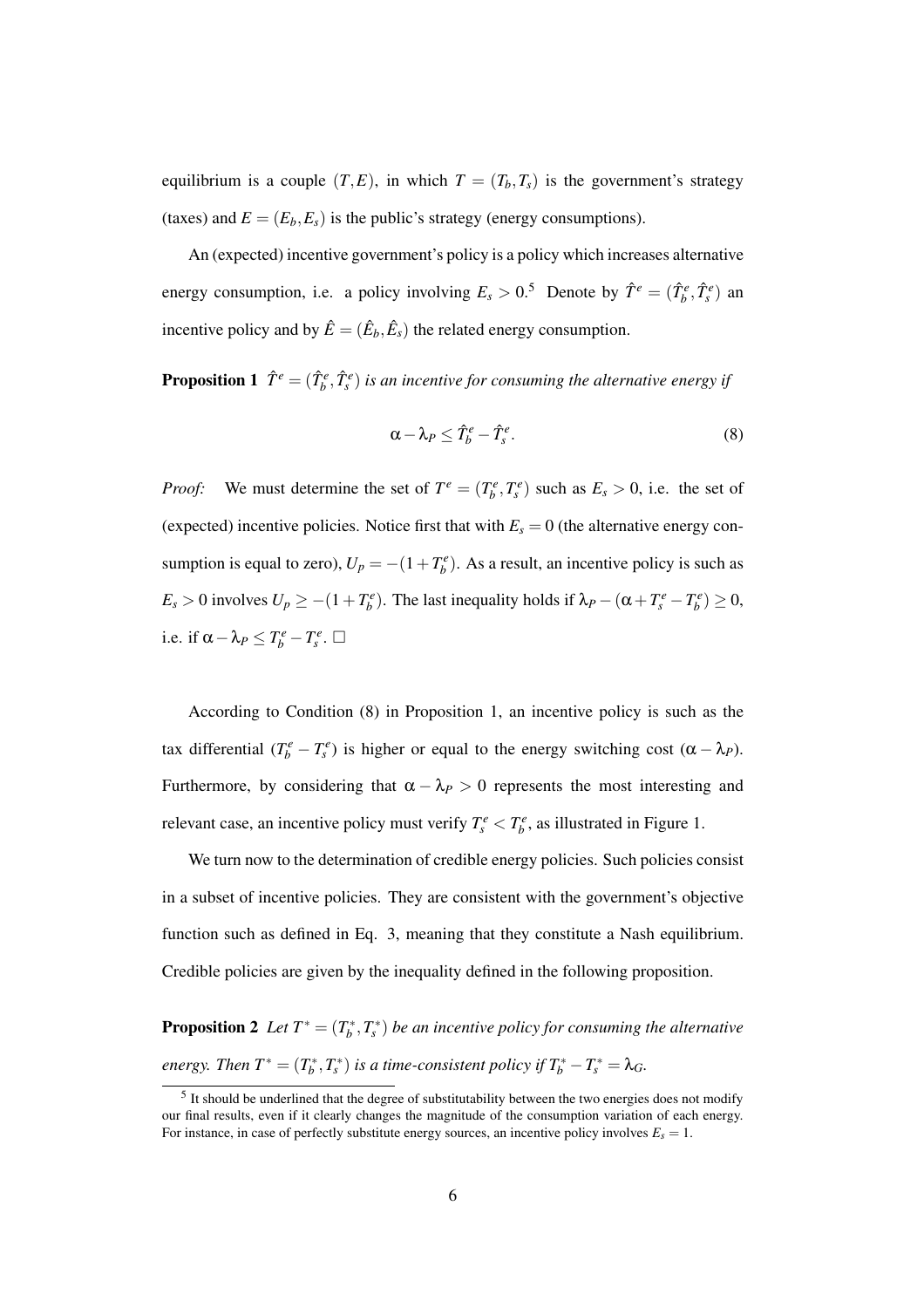

Figure 1: Incentive policies

*Proof*: We know that  $T^* = (T_b^*, T_s^*)$  is an incentive policy if it satisfies condition (8) in proposition 1, that is  $\alpha - \lambda_P \le T^*{}_{b}^e - T^*{}_{s}^e$ . For such a policy to be time-consistent it has also to maximize  $u_G = E_s T_s + (T_b - \lambda_G)(1 - E_s)$ .  $u_G$  can be increased by means of  $E_s > 0$  whenever we have  $T_b - \lambda_G \leq T_s$ , i.e.,  $T_b - T_s \leq \lambda_G$  (as assumed for the public, government prefers alternative energy whenever indifferent). However, *G* attempts to maximize its utility function and consequently it will restrict the last condition so as  $T_b - T_s = \lambda_G$ .  $\Box$ 

Based on Proposition 2, a credible policy is defined as an incentive policy for both the public (refer to Condition (8)) and the government. The last condition is fulfilled when the tax differential  $(T_b^* - T_s^*)$  is equal to the government's preference for alternative energy  $(\lambda_G)$ . Otherwise, there is an incentive for the government to deviate from its early energy policy over time. Notice also that a credible policy may fail to exist. This occurs when the switching cost is high enough to overcome the government's preference for alternative energy.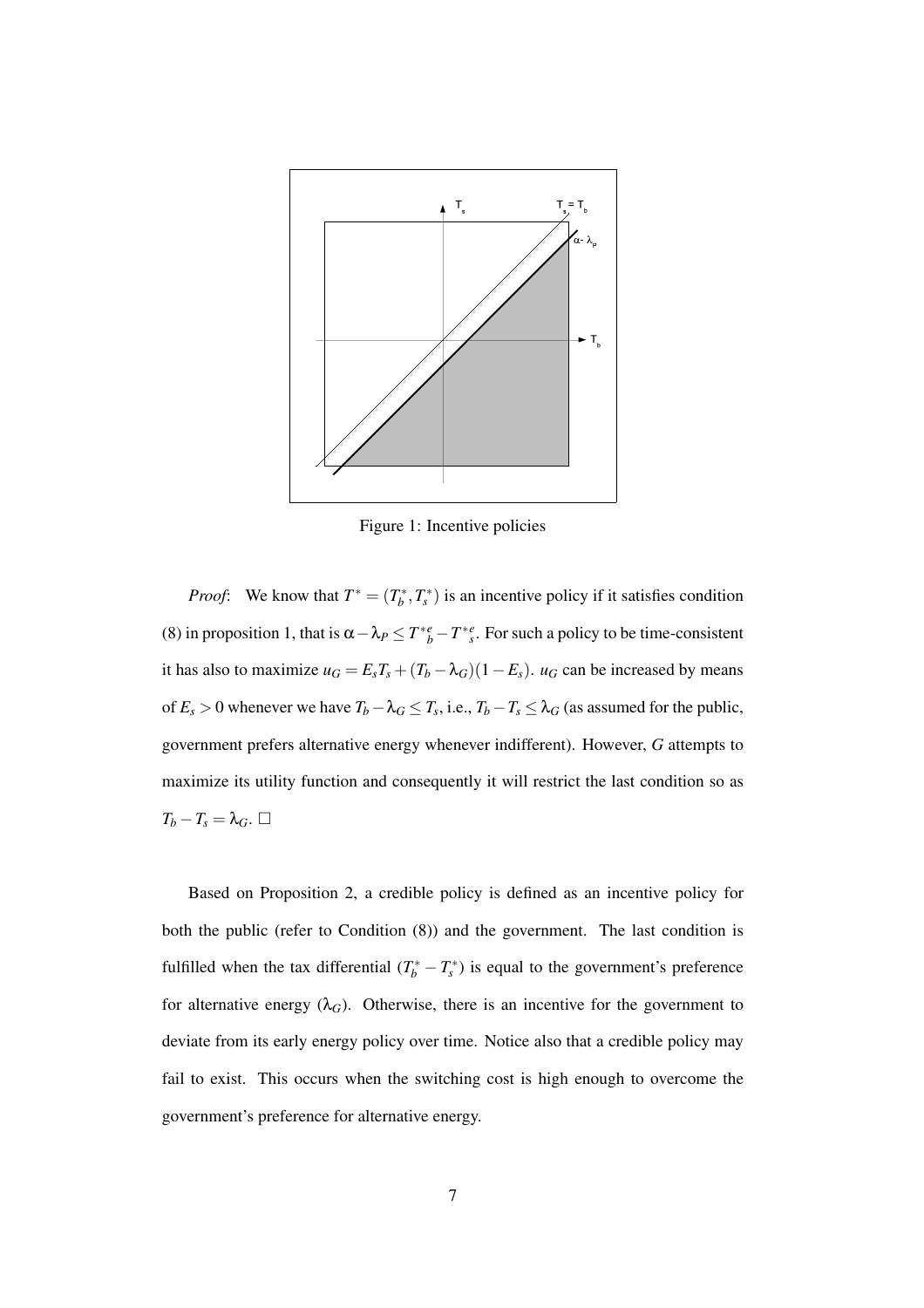

Figure 2: Credible policies with  $\alpha - \lambda_P = 0$  and  $\lambda_G = 0.2$ 

Consider now the interesting case in which the base energy tax has been previously fixed, and denoted by  $\bar{T}_b$ . This means that government may only use alternative energy tax as a policy tool. Then, from Proposition 2, we can draw the following result.

# **Corollary 1** Whenever  $\bar{T}_b > \lambda_G$ , a credible policy implies  $T_s > 0$ .

Corollary 1 informs us that when the government's preference for alternative energy is lower than its base energy tax, then the only way to be credible implies setting a positive tax on alternative energy, but not giving subsidies. This counter-intuitive result can be illustrated as follows.

By implementing  $T_s$  once determined  $T_b$ , we may compare situations in which the government draws different proceeds from base energy. As expected, some aspects of the credible policy may be counter-intuitive. In particular, when  $T_b$  exceeds  $\lambda_G$ , then all credible policies must apply a positive  $T_s$ , meaning that an efficient policy consists in taxing the alternative energy instead of giving subsidies.

Consider the following example which is illustrated in Figure 2. We set  $\alpha - \lambda_P = 0$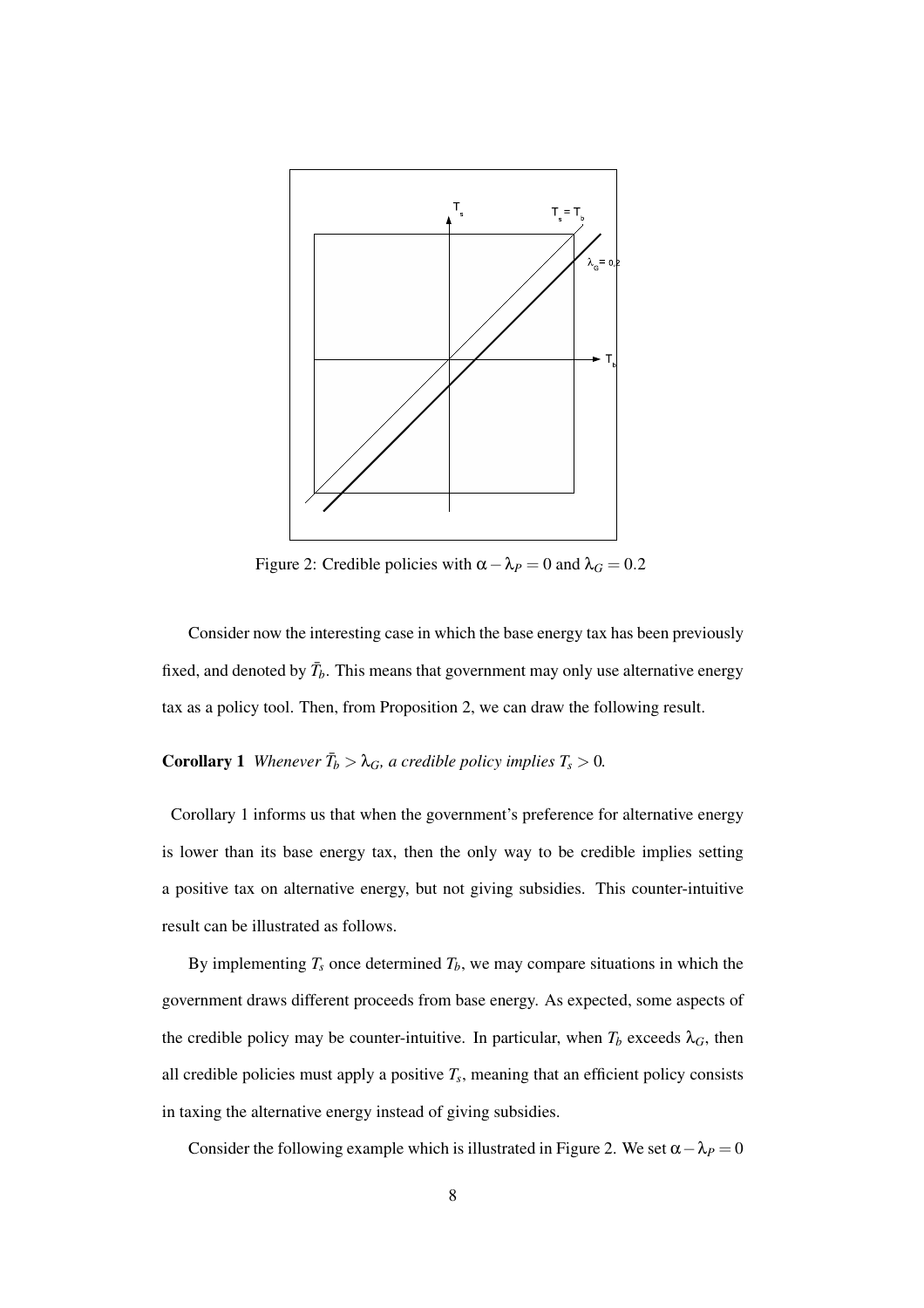and  $\lambda$ <sup>*G*</sup> = 0.2. In such a case, we know that credible policies are located along straight line  $\lambda_G = 0.2$ , which allows us to distinguish two subsets of credible policies: on the up-side and down-side of  $\lambda_G$ . Regarding the first one, a credible policy will consist in fixing a negative  $T_s$  (subsidies). For example, when  $T_b = 0.1$ , setting  $T_s = -0.1$  is a credible policy. On the contrary, in the second subset, all subsidies to alternative energy will be considered as a time-inconsistent policy. For example, with  $T_b = 0.5$ the alternative energy tax must be fixed at 0.3.

# 4 Concluding remarks

This paper has examined the credibility issue for a government aiming at promoting alternative energy. We have considered two sources of energy available to final users: a base energy (petroleum) and an alternative energy. We have shown that a credible policy is such that (1) the switching cost for users is lower than the tax differential between the two energy sources, and (2) this tax differential is equal to the government preference for alternative energy. As a result, a government, which has previously fixed a high base energy tax related to its preference for alternative energy, will be credible by setting positive tax on alternative energy rather than subsidizing it. In most European countries, as in France and the UK, the high level of base energy taxation involves a relatively straight space of credibility for promoting alternative energies, and implementing a time-consistent policy remains a difficult task.

In our model, government and public preferences for alternative energies (parameters  $\lambda_G$  and  $\lambda_P$ , respectively) are exogenous and vary in the long run insofar as they refer to psychological dimensions. From an economic point of view,  $\lambda_P$  could be related to the willingness to pay of the public for more efficient or less polluting energies. Its variability in the long run depends on the effort in terms of educative policies a government has implemented over time and the means employed in the future to reinforce public consciousness of sustainable development.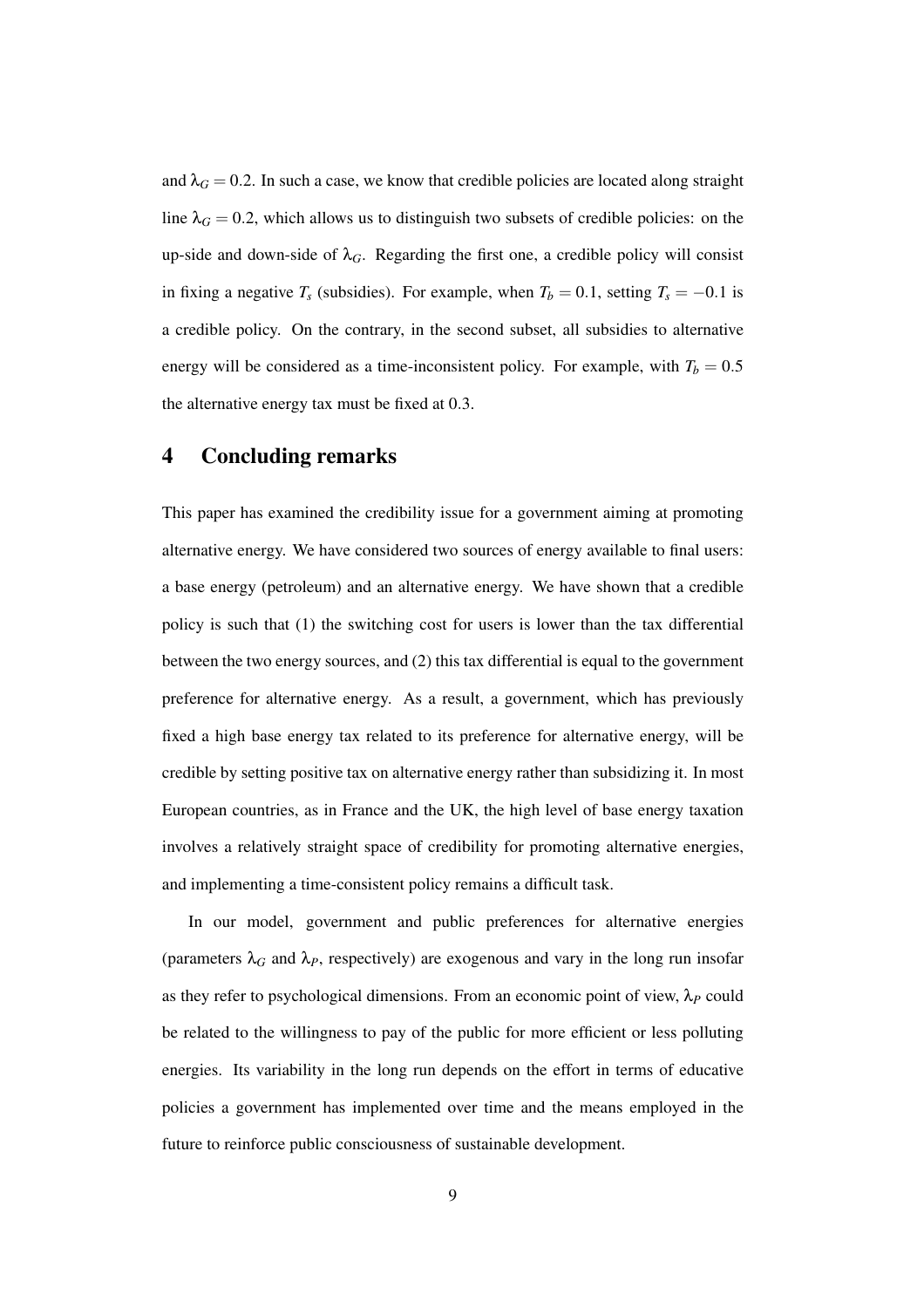Our analysis of energy policy is quite short term. An extension of the model, taking into account long-run determinants, would imply introducing an election process and a new government willing to promote alternative energies in a more active way. This amounts to endogenize parameter  $\lambda_G$  by means of competing political parties exhibiting different preferences regarding energy policy. Government preferences (as well as public preferences) are not similar from a country to another and depend on cultural and political factors. They may depend on the level of centralism, the need for energy independence with respect to a certain international context, etc. However, it is worth noting that the time-inconsistency literature usually assumes that government and public preferences cannot differ considerably. It is due to the fact that when the government is democratically elected by the public, its policy should reflect public preferences on average.

Estimating parameter  $\lambda_G$  should be questioned. We could resort to the notion of tax expenditures, which may take the form of exclusions, credits as well as preferential tax rates, and be used as an instrument of government policy. A relative high level of tax expenditures, as it represents revenue losses for government, could be a rather good indicator of the priority government gives to alternative energies.

As a last remark, discussing the relationships between credibility and energy vulnerability could be a further development for the paper. Investments made for diversifying sources of energy allow a government to reduce its energy vulnerability. As opposed to the intuitive result that reducing energy vulnerability could improve the credibility of the government policy, the paper shows that developing alternative sources of energy is not necessarily a credible approach for private agents. This result depends on strategic interactions between the public and the government which are opponent for financing energy investments.